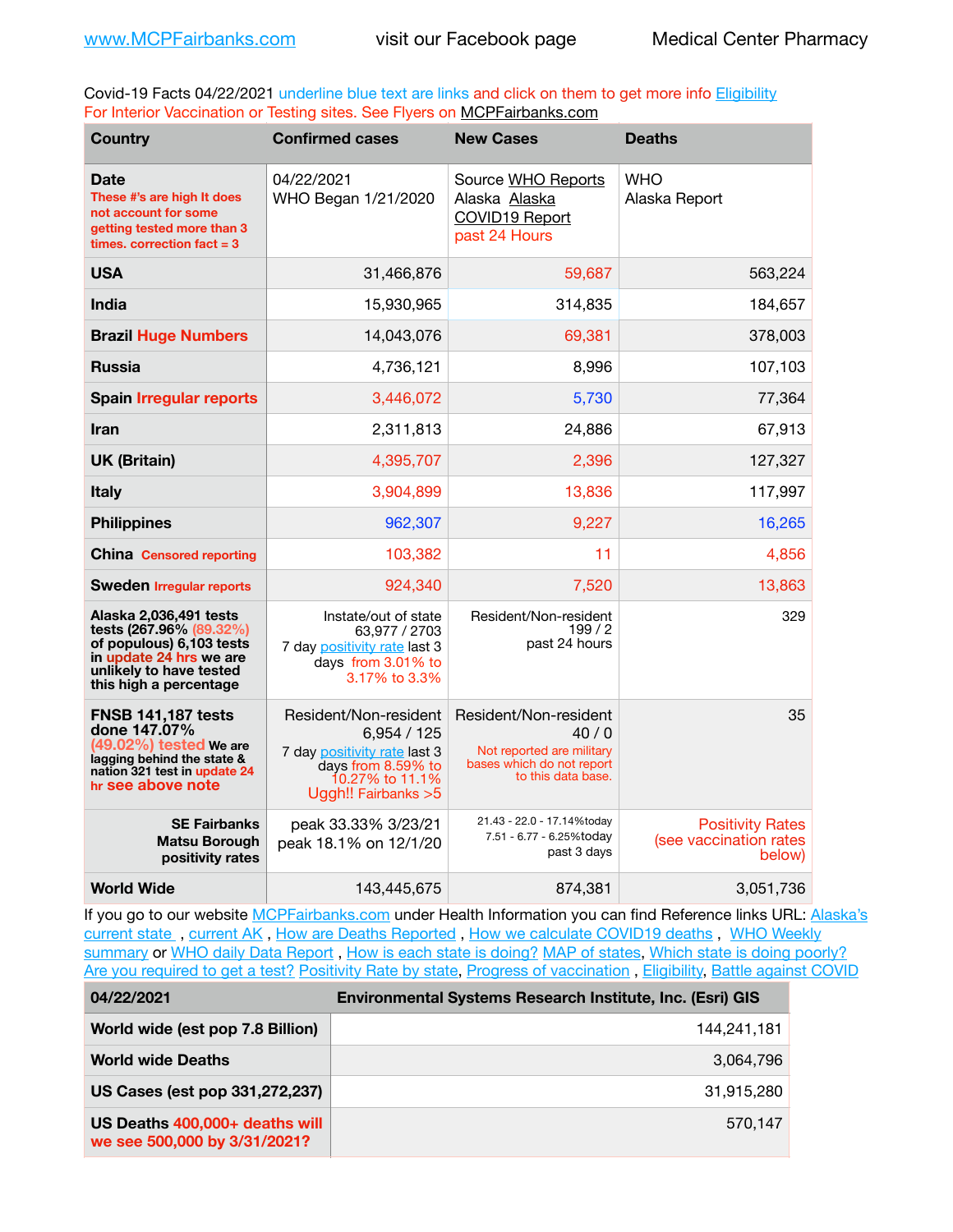### FDA has recommended a pause in the distribution of the Johnson and Johnson vaccine. Due to increase risks of blood thrombosis in young 18-48 y/o women.

Impact of COVID-19 on the US Healthcare system

Estimated US Population 331.3 million 192.8% (64.28%) have been tested (638.3 million) Estimated 5% of US population will test positive for Covid-19 16.56 million (currently 31.9 Million (9.64%) of population tested positive vs Alaska (8.45%) we have currently tested an est. 638.3 million based on 31.9 mill that have tested positive discount some of these numbers by 67% to account for multiple testing of same person.

If 8% will require hospitalization of the 16.56 million positive cases, we would need 1.325 million beds. Estimated by the American Hospital Association there are 800,000 staffed beds available.

The US has 2.8 hospital beds per 1000 our needs could be 56, China had 4.3, Italy 3.2, South Korea 12.3

The USNS Mercy and Comfort added 2,000 staffed beds, not ICU

Of these estimated to be admitted to ICU **860,000**, to ICU beds

 The Needs The US has 16,000 ICU beds we have 68,000-85,000 beds US could need 299,000 beds with ventilators  $\leq$ 16,000 ventilators

**Summation:** Estimated needs could be 1.325 million hospitalized beds for just COVID-19 patients alone. If positives represents 5% of test run, then approximately 638.3 million have been tested, we have no idea how many tests have been run or how many multiple tests conducted on the same person, resulting in 31.9 million positive tests run with 570147 with 786 deaths in the past 24 hours, ave 2320/day. In AK, with 63,977 positive cases 8.45% of Alaska, 1,445 hospitalizations, and 329 deaths. Hospitalization rate is 2.25% of those that test positive, Death Rate 0.512% overall or 22.77% of those hospitalized. Those >60 y/o represent 15% of positive cases, yet represent 80% of deaths. 550895 vaccines given equal approximately 249,900 (32.88%) completed

series and 300,995 (39.6%) vaccinated once of population

Normal ICU stay 5-7 days, estimated ICU stay for COVID-19 2-3 weeks and they could tie up a ventilator for that length of time also, helping only 1/3 as many patients.

This is why we need to flatten the curve by social spacing and only essential travel.

Expected Death (these are just estimates based on other countries) if 5% of the US Population (16.56 million) test positive we are now at 29.137 million positive (8.8%) and if

1% die = 165,600 people

2% die = 311,200 people

3% die = 496,800 people

6% die = 993,600 people obviously we have passed the 1.325 million positive cases we are 29.137 million so if 5% of the US population (16.56 million) test positive and 6% of those die = 993,600 deaths if no vaccine, or if 3.09% (511,704) will die, but we are 104.8% of the way there in 52 weeks (1 year).

World wide death rate of positive tests actually 2.12%. The US is at 568,413 1.79% of those actually tested positive, that is 70% lower death rate than when we started in 3/2020 , started at 6%. But we are slipping Death % have gone from 1.67 to 1.82%. There are 7.8 Billion people in the world 331 million live in the US (4.2% of the world's population) 9.64% have tested positive. The US deaths represents 18.60% of the world's death numbers and 22.13% of worldwide confirmed cases.

In comparison to the flu in the US.

CDC Estimates. From 2010 to 2016, the flu-related death rate was between 12,000 and 56,000, with the highest season being 2012 to 2013 and the lowest being 2011 to 2012. Most deaths are caused by complications of the flu, including pneumonia or a secondary bacterial infection of the heart or brain. or 2,000 to 9,333 per year. In 2020 in the US has 19 million cases 180,000 hospitalized and 10,000 (0.052%) have died, typically it is 2% will die, compared to 1.79% with COVID19. 192.8% (US), 269.1% (Alaska), & 147.9% (Fbks) are still too few to protect us from future outbreaks. Experts feel that we need either need people to get infected with the virus and develop antibodies or get vaccinated to create immune antibodies to protect us, that we need >60% of the population to have positive antibody tests and preferably 70-90%, one expert felt they would not feel confident til >85% were positive, to give assurance (herd immunity) in order to go without masks and social distancing. NY City seems to have the highest number at 20%. Testing is so important. Currently we are testing at 45.79 Million tests per month. At this rate to test everyone once it will take 7.16 months or over 0.59 years. To test 3 times it would take 21.49 months or 1.77 years

The [Flu](https://lnks.gd/l/eyJhbGciOiJIUzI1NiJ9.eyJidWxsZXRpbl9saW5rX2lkIjoxMDMsInVyaSI6ImJwMjpjbGljayIsImJ1bGxldGluX2lkIjoiMjAyMTAyMjYuMzYwNDA3NTEiLCJ1cmwiOiJodHRwczovL3d3dy5jZGMuZ292L2ZsdS93ZWVrbHkvb3ZlcnZpZXcuaHRtIn0.ePMA_hsZ-pTnhWSyg1gHvHWYTu2XceVOt0JejxvP1WE/s/500544915/br/98428119752-l) (Influenza kills approximately 1-2% of those infected ([1.6% positivity in Alaska](http://dhss.alaska.gov/dph/Epi/id/SiteAssets/Pages/influenza/trends/Snapshot.pdf) zero deaths for flu), SARS killed 800 people total, COVID19 appears to kill 1.79%  $> 570,147$  of those that test positive (9.64% of US COVID) or 0.21% less deadly than the flu and seems to be more contagious. (Seems to spread more readily) Flu [rates dropped from 300 to single digits this year](https://lnks.gd/l/eyJhbGciOiJIUzI1NiJ9.eyJidWxsZXRpbl9saW5rX2lkIjoxMDEsInVyaSI6ImJwMjpjbGljayIsImJ1bGxldGluX2lkIjoiMjAyMTAyMjYuMzYwNDA3NTEiLCJ1cmwiOiJodHRwOi8vZGhzcy5hbGFza2EuZ292L2RwaC9FcGkvaWQvUGFnZXMvaW5mbHVlbnphL2ZsdWluZm8uYXNweCJ9.oOe3nt2fww6XpsNhb4FZfmtPfPa-irGaldpkURBJhSo/s/500544915/br/98428119752-l) note the start of mask wearing impacted flu numbers.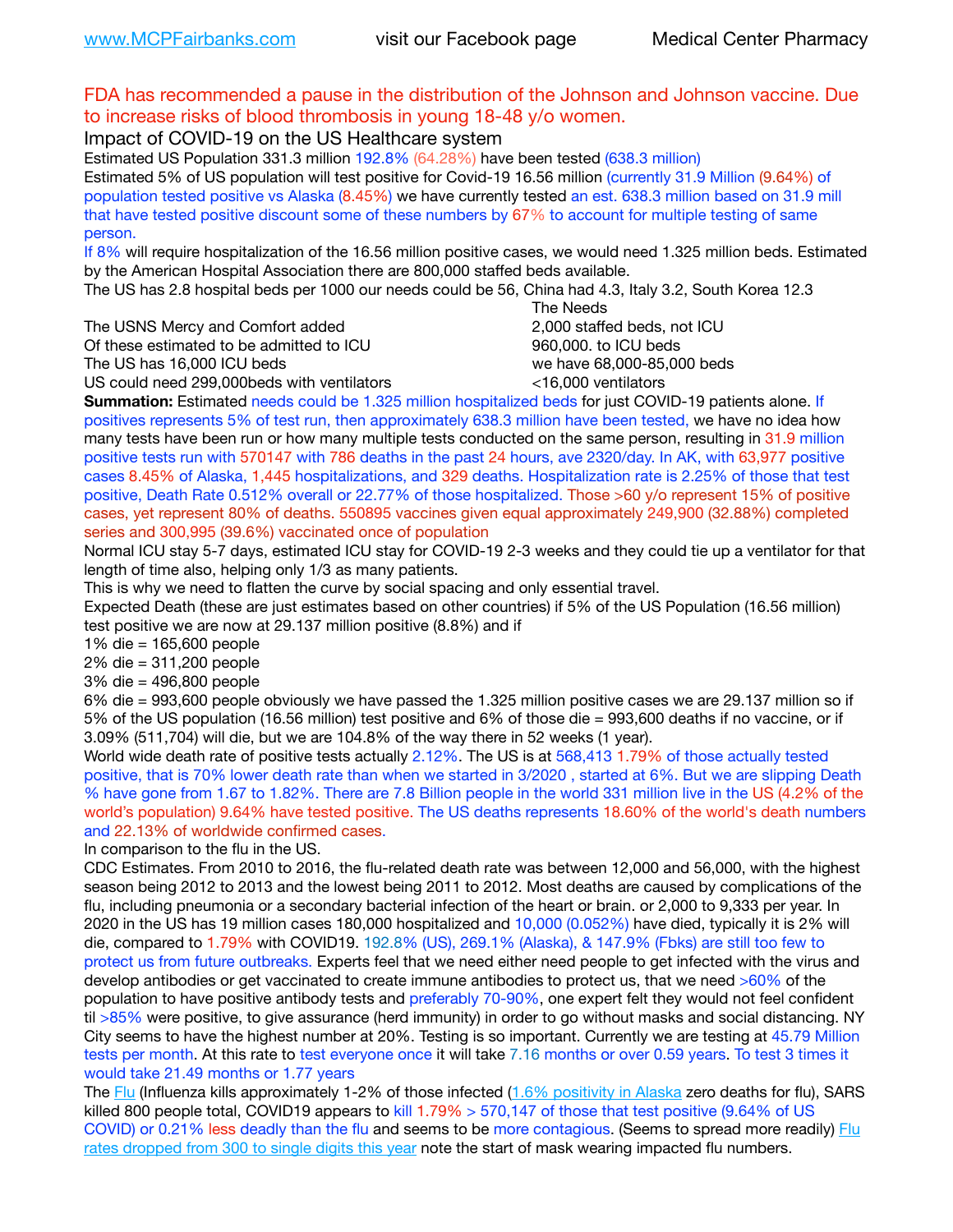Alaska has 64202 so far, 7061 in Fairbanks or 1 of every 9 of Alaskans, and with 35 of 329 deaths 1 in 9, the first case was transient foreign airline crew member. Interesting, the Source of Alaska's SARS-Cov2 virus originated not from East Asia by travelers or the west coast (Washington where it was first observed) , but came from the east coast of the US, and they were inoculated first from Europe, accordingly from New York's Governor and CDC. Currently 36 Variants known, only 6 of major concern in the US. (Europe's (china's)) Primary, plus an Ohio variant (COH.20G/501Y), California, [UK](https://www.cdc.gov/coronavirus/2019-ncov/transmission/variant-cases.html) (B.1.1.7), (7) South African (1.351), and (2) Brazil (P.1), we have seen 5, Europe's (China) [variant,](https://www.webmd.com/lung/news/20210318/cdc-who-create-threat-levels-for-covid-variants?ecd=wnl_cvd_031921&ctr=wnl-cvd-031921&mb=kYbf7DsHb7YGjh/1RUkcAW0T6iorImAU1TDZh18RYs0=_Support_titleLink_2) California, Brazil, UK, South Africa, in Alaska so far, the last 3 in particular as they have a 50% increase in transmissibility vs 20% in the others over the China variant.

**Best practice protection** is good personal Hygiene do not touch eyes, nose, mouth, wash hands frequently for at least 20-30 seconds, before you touch your face, and observe personal spacing of 6-18 feet. Remove your shoes in your house, frequently clean surface areas, let the cleaner sit 15-20 sec before wiping off. **We are recommending to wear any kind of mask.**

Drug treatment is being researched, but as yet not been verified, only suggested. Best to isolate those sick and isolate those most susceptible (old and preconditioned with risk factors)

**Risk factors:** Cardiovascular disease (56.6%), Obesity (41.7%), Diabetes (33.8%), age >60, respiratory problems, especially smokers or those who vape, High Blood Pressure

If you have been exposed self isolate for 2-4 weeks

One episode in China, a man tested negative for 27 days before showing symptoms. So Isolation may want to be considered up to 4 weeks not just 10-14 days.

Italy 1 in 10 positive cases admitted to ICU due to Hypoxic failure requiring mechanical ventilation. In NY it was 1 in 7 that required hospitalization, of the 5700 hospitalized 2634 were discharged (79% (2081)) or added (21%(553)), 9 in 10 put on a ventilator died.

Public policy development and education is important. **How Long does Covid-19 stay on objects** Air (droplets in air, sneeze/cough) up to 3 hours

| 4 hrs<br>Copper                              |                            |
|----------------------------------------------|----------------------------|
| skin (SARS-COV2)<br>9.04 hrs                 | (Influenza virus 1.82 Hrs) |
| droplets on skin (sneeze)<br>11 hours        |                            |
| Cardboard (Amazon Box)<br>24 hrs             |                            |
| Plastic surfaces/Stainless Steel<br>72 hours |                            |
|                                              |                            |



| Project outward                                                            |     |                    |  |
|----------------------------------------------------------------------------|-----|--------------------|--|
| Exhalation can spray                                                       |     | $1.5$ m $(4.9$ ft) |  |
| spittle (droplets)                                                         |     |                    |  |
| Coughing                                                                   | 2 m | (6.6 ft)           |  |
| Sneeze                                                                     | 6 m | (19.7 ft)          |  |
| Development of immune response                                             |     |                    |  |
| Early viral testing tests to see if you currently have the virus.          |     |                    |  |
| Later antibody testing tells us if you have been exposed and survived.     |     |                    |  |
| But does not tells us if you have immunities to the virus. We will need to |     |                    |  |
|                                                                            |     |                    |  |

have both tests done in order to open the community..

Days Since Onset of Symptom

Viral Antigen and Viral RNA tells us you have the disease and can spread the disease and can or are currently sick.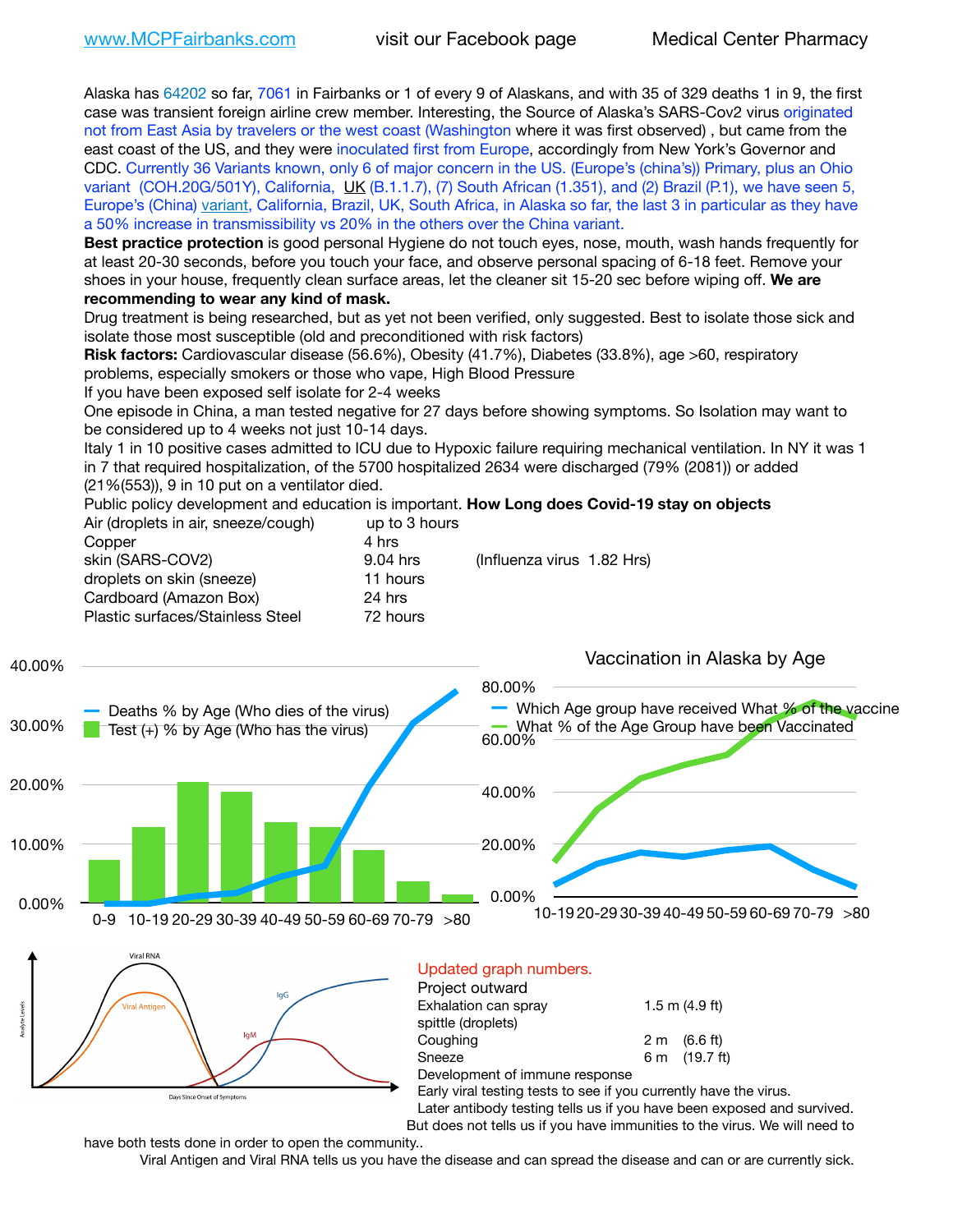IgM (short term) and IgG (long term antibodies) tells us you have experienced the virus or had the vaccine, and got over it. You may be resistant if your [antibody levels](https://www.cdc.gov/coronavirus/2019-ncov/lab/resources/antibody-tests.html) are high enough. [Current](https://l.facebook.com/l.php?u=https://www.itv.com/news/2020-10-26/covid-19-antibody-levels-reduce-over-time-study-finds?fbclid=IwAR3Dapzh1qIH1EIOdUQI2y8THf7jfA4KBCaJz8Qg-8xe1YsrR4nsAHDIXSY&h=AT30nut8pkqp0heVuz5W2rT2WFFm-2Ab52BsJxZZCNlGsX58IpPkuVEPULbIUV_M16MAukx1Kwb657DPXxsgDN1rpOQ4gqBtQsmVYiWpnHPJo2RQsU6CPMd14lgLnQnFWxfVi6zvmw&__tn__=-UK-R&c%5B0%5D=AT1GaRAfR_nGAyqcn7TI1-PpvqOqEKXHnz6TDWvRStMnOSH7boQDvTiwTOc6VId9UES6LKiOmm2m88wKCoolkJyOFvakt2Z1Mw8toYWGGoWW23r0MNVBl7cYJXB_UOvGklNHaNnaNr1_S7NhT3BSykNOBg) [View of antibodies/immunity](https://www.livescience.com/antibodies.html)[.](https://www.itv.com/news/2020-10-26/covid-19-antibody-levels-reduce-over-time-study-finds) We have tested currently 269.06% (89.69%) of the Alaskan population and over little over 192.84% (64.28%) of the US population, discount these numbers by 67% to reflect multiple testing of the same person. To be safe, we need at least 25% to see if we are making progress, [60%](https://www.jhsph.edu/covid-19/articles/achieving-herd-immunity-with-covid19.html) to [barely qualify](https://www.nature.com/articles/d41586-020-02948-4) to be safe, and [70-90%](https://www.mayoclinic.org/herd-immunity-and-coronavirus/art-20486808) to be assured we will not see a second wave of sickness. Some experts will [not feel safe til we are at 85%.](https://www.bannerhealth.com/healthcareblog/teach-me/what-is-herd-immunity)

Three types of clinical laboratory COVID-19 or SARS-CoV-2 tests are being developed:

Molecular Gene sequencing (current method), Viral antigen (testing parts of the virus), Host antibody tests (serology). They detect the virus in different ways.

Mask & [Mask Usage:](https://www.nationalgeographic.com/history/2020/03/how-cities-flattened-curve-1918-spanish-flu-pandemic-coronavirus/) N95 filter out 95% of the particles in the air 3 microns in size or larger.

Mold sizes are about 10-12 microns in size. Bacteria are larger, so is dust

Gas molecules and viruses are smaller. PM2.5 are 2.5 microns in size.

**Viruses** can be 1 micron in size, 0.3 micron in size, or 0.1 microns in size, so they **will pass right through**. **We recommend wearing any mask, the mask may provide up to 5 times the protection** ver **wearing no mask at all**. It still **does not protect** the wearer from contracting the infection, it **can inhibit** the spreading, something is **better than nothing at all**.

**Remember there is a clean side ( the side towards you) and a dirty side,** the side to the contaminated air is dirty. If you are COVID positive then this is reversed. When handling the mask, do not touch the dirty side and then touch your face, Wash properly your hands first after touching the dirty side before touching your face. If you are infected the dirty side is the inside surface of the mask. Wash your homemade mask in hot water wash >133F (for at least 10 minutes) and rinse to sanitize with high heat >133F Plus and a weak bleach or peroxide (not Both) the mask. Daily if possible. If you are a frontline health care provider with a homemade fabric mask 2 hours. Do not touch the dirty side.

**Alcohol solutions** should be 60-80% alcohol **70%** is optimal. **Keep wet and rub 30 seconds**, or Happy Birthday song sung 3 times. **Hydrogen peroxide diluted to 2%** or 4 teaspoonful per quart of water (20ml per 946ml) Bleach the same ratio **Vinegar and ammonia are good cleaning agents, but not disinfectants**. **Do not mix** any of these agents together, toxic fumes can result. **Disinfectants, in order to be effective**, should remain on the applied surface, to be cleaned moist **(wet) for 30 seconds to 4 minutes** depending on material. Caution may dissolve glue or adhesives or bleach and discolor items, check with manufacturers. Do not let it get inside electronic devices. UV (10 minutes), [UV light](http://www.docreviews.me/best-uv-boxes-2020/?fbclid=IwAR3bvFtXB48OoBBSvYvTEnKuHNPbipxM6jUo82QUSw9wckxjC7wwRZWabGw) only kills where it can see.

#### **Myths**

Taking hot baths, using colloidal silver, eating garlic soup, gargling with bleach are not proven to be effective. We have already seen using chloroquine taking the wrong form in the wrong dose can be fatal, one death and one critically injured. (see Arizona couple after listening to the president)

**We have heard of all kinds of cures.** To date there is no curative or preventative treatments, only supportive therapy. At this point there is **no proof** that Quinine, zinc, Hydroxychloroquine, Chloroquine, or Vitamin C works. As they say wives-tale at best, irresponsible reporting most likely. We have seen no information that they work, ineffective dosing issues, over-dosing issues, permanently killing the senses of smell or taste, inappropriate usage, cardiac arrhythmias, and death from the usage of these agents have been reported.

The virus may die out with heat of summer, or cold weather, this is a myth, There are a couple of studies at show the virus can withstand 98F. We know the body tries to use up to 104F to potentiate our immune system, to kill viruses. Taking NSAID, Aspirin, Ach-Inhibitors, Arb's and you get the COVID-19 infection are not contraindicated and no clinical evidence that says you should stop any of these classes of medications. It would be misguided and ill advised if you did so In other words, Unless your doctor makes changes, keep taking your medications unless told to do otherwise.

As of 12/21/20, DHSS is aware of 11 reports regarding possible allergic reactions from Alaska's hospitals to CDC: Bartlett Regional Hospital (8), Providence Alaska (2) and Fairbanks Memorial Hospital (1). Two were identified as anaphylaxis and one of those resulted in hospitalization for ongoing monitoring. In the other three cases, symptoms were mild and not considered anaphylaxis. Symptoms have resolved in all cases and the hospitalized patient has been discharged and is doing well. The CDC said there appears to be no obvious geographic clustering of these reactions, nor was a specific production lot involved. People who experience anaphylaxis after the first dose should not receive a second dose, according to CDC recommendations.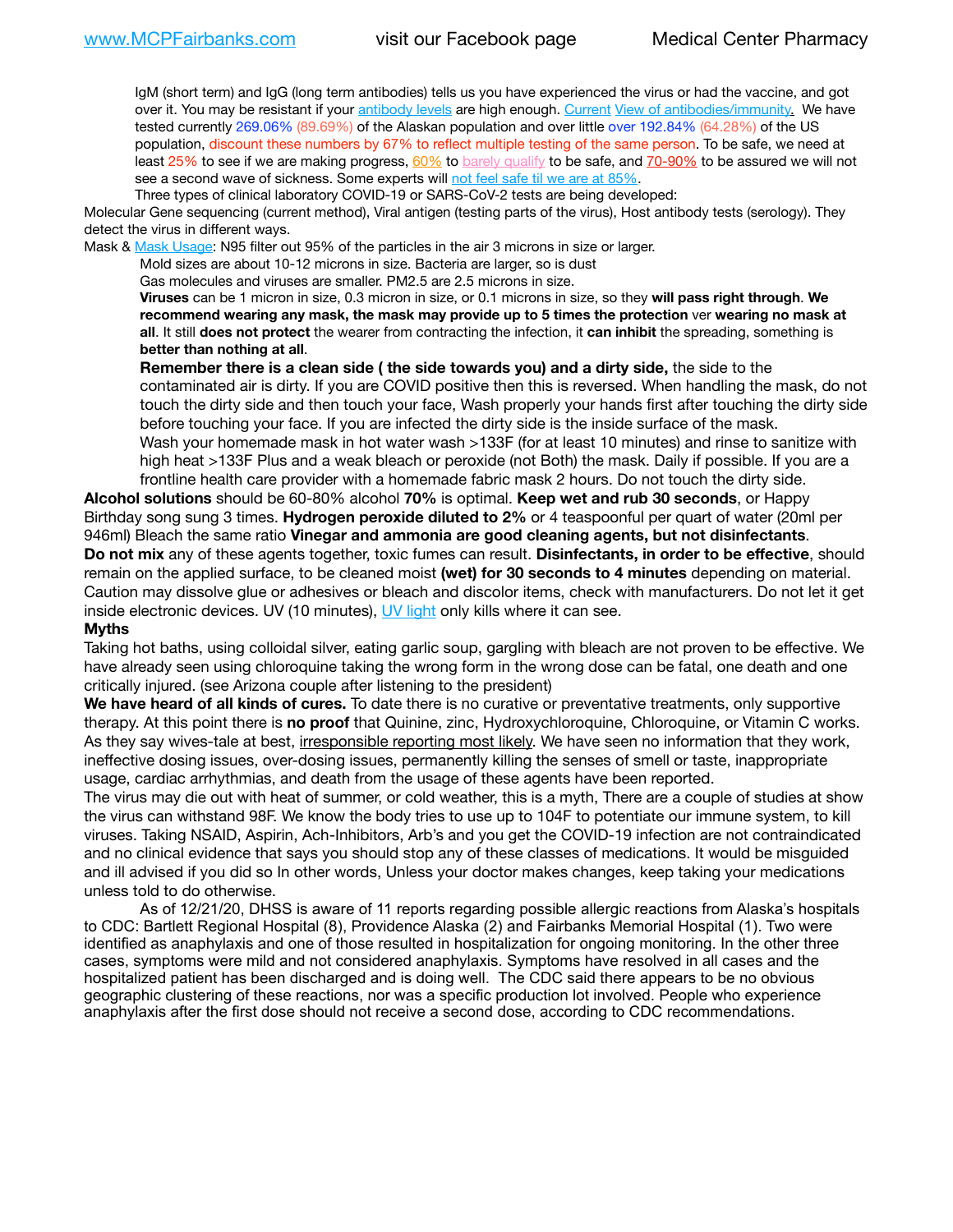Most Alaska adults have at least one ongoing condition that increases their chances of getting seriously ill with COVID-19.



| <b>Conflict</b>                                | <b>Combat Death</b> | Past 24 hours |
|------------------------------------------------|---------------------|---------------|
| <b>Revolutionary War</b>                       | 8,000               |               |
| <b>Civil War</b>                               | 214,938             |               |
| World War I                                    | 53,402              |               |
| <b>World War II</b>                            | 291,557             |               |
| <b>Korean Conflict</b>                         | 33,686              |               |
| Vietnam                                        | 47,424              |               |
| <b>Gulf War</b>                                | 149                 |               |
| Afghanistan                                    | 1,833               |               |
| Iraq                                           | 3,836               |               |
| <b>1918 Flu</b>                                | 675,000             |               |
| 9/11 deaths                                    | 2,977               |               |
| COVID19 deaths from 1/20/2020<br>to 04/22/2021 | 570,147             | 786           |

Check our website [www.MCPFairbanks.com](http://www.MCPFairbanks.com) for the 13 testing sites in the interior of Alaska.

Alaska is in Phase 2, Where everyone over the age of 16 years old qualify to receive the vaccination. Those under the age of 16 will be announced at a later time, pending research results from The companies producing the vaccines and the FDA approval process. Be sure to keep and save your proof of vaccination cards as you may need it for travel purposes in the future.

Gao Fu, the director of the China Centers for Disease Control, admitted on 4/10/2021 that the country's vaccines don't exactly give Covid-19 a knockout blow. One study from Brazil found that the vaccine from the Chinese company Sinovac was 50.4% effective, compared to Pfizer's 97%. Fu said the government is looking for ways to boost effectiveness.

## Many Alaskans live with underlying health concerns

You can not change your age but you can affect change with other risk factors. Nov. 17, 2020 for more information check out [Alaska DHSS Insights](http://dhss.alaska.gov/dph/Epi/id/Pages/COVID-19/blog/20201117.aspx)

Epidemiologists within the Section of Chronic Disease Prevention and Health Promotion analyzed reports from about 8,500 randomly-selected Alaska adults who participated in the annual [Behavioral Risk Factor Surveillance System \(BRFSS\)](http://dhss.alaska.gov/dph/Chronic/Pages/brfss/default.aspx) telephone survey between 2016 and 2018. About 67% of Alaska adults — two out of three — have at least one of the following ongoing health concerns that have been shown to increase chances for serious illness from COVID-19: